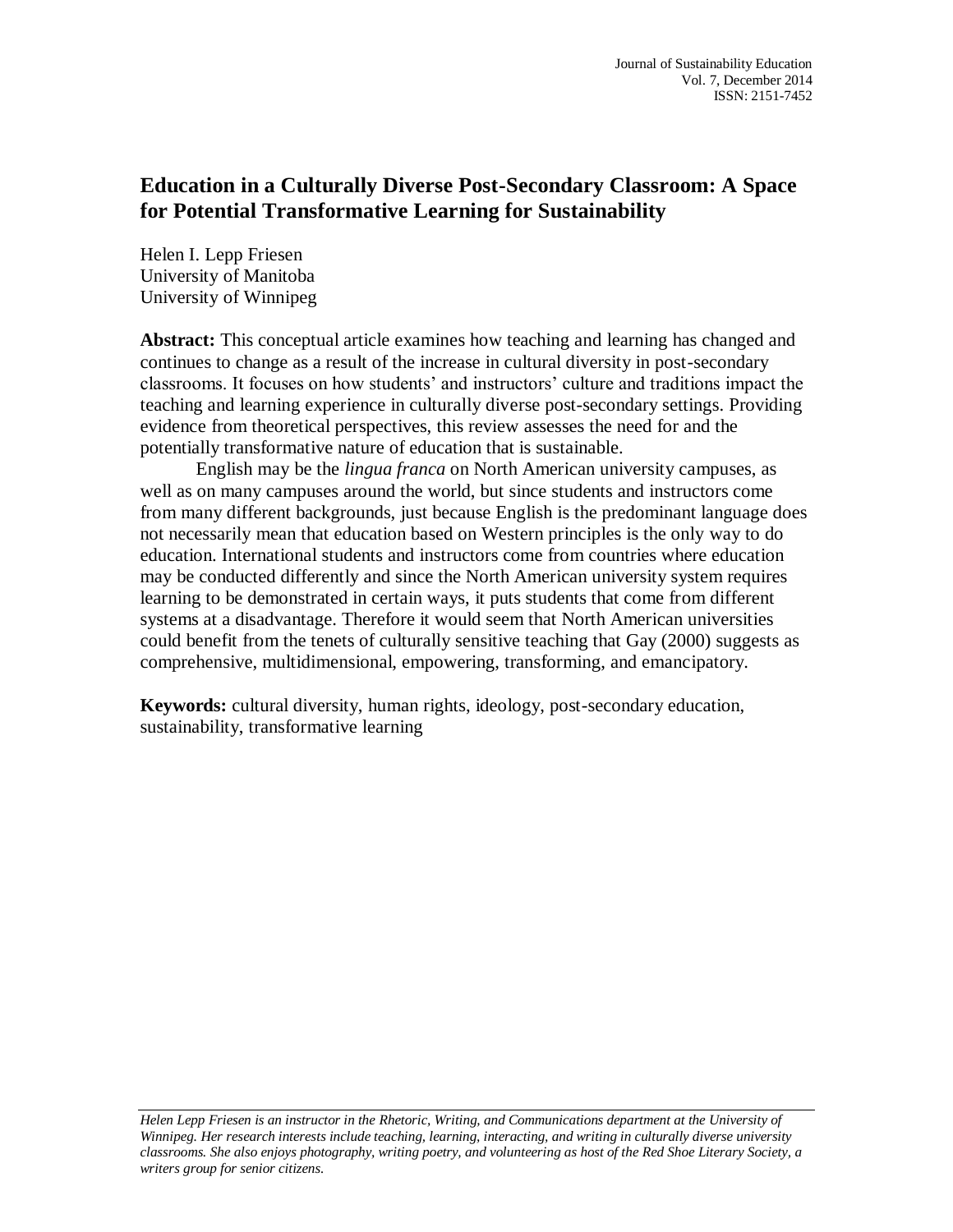#### **Introduction**

At the turn of the  $20<sup>th</sup>$  century, as North America attracted more culturally diverse people groups, historian Ellwood P. Cubberley (1909) asserted that "illiterate, docile, and not possessing Anglo-Teutonic conceptions of law, order, and government, … served to dilute tremendously our national stock, and to corrupt our civil life" (p. 15). The school's mission then was to assimilate and amalgamate diverse people groups, both immigrants and Indigenous, and to implant the Anglo-Saxon understanding of "righteousness, law and order, and popular government" (p. 15). The thinking behind an assertion like that was that democracy was only possible if everyone shared a common culture. Diversity and unity seemed like opposites and conflicts ensued.



What to do about diversity? Schools can be places that silence voices when they legitimize only one understanding of knowledge at the expense of and exclusion of a different point of view (Banks, 2001; Henry & Tator, 2009). Historically that has been a role of the school, which has lead to much trauma, not only in the Indigenous boarding school experience, but for many other students as well (LaRocque, 2010; Schapiro, 2009). Granted, educational curriculum developers now recognize the importance of including Indigenous history, oral history, and traditional knowledge into the curriculum, but it is a slow process to implement those changes when education has been done in a certain way for so long (Robinson, 2009).

The contemporary debate continues with similar themes. Tanner and Tanner (2007) maintain that the current struggle concerning multicultural education is one of the most emotionally laden curriculum struggles since the 1990s. How and what to teach are important questions to ask especially when our classrooms, communities and country are populated by people that come from diverse backgrounds and expectations, all with the right to education. Curriculum discussions address problematic issues that recognize that the right to education is not just basic literacy, but a constant learning of new things in an ever changing globalized world (Lindahl, 2006). With the increase in urban living and diversity in society, Woolman (2001) suggests that schooling should also be diverse to reflect the cultures, values, and contexts that it represents. How does the cultural diversity in North American universities affect how and what we educate?

This article examines how teaching and learning is changing, although cultural diversity in society is not a new phenomenon. It focuses on how students' and instructors' culture and traditions influence teaching and learning. Providing evidence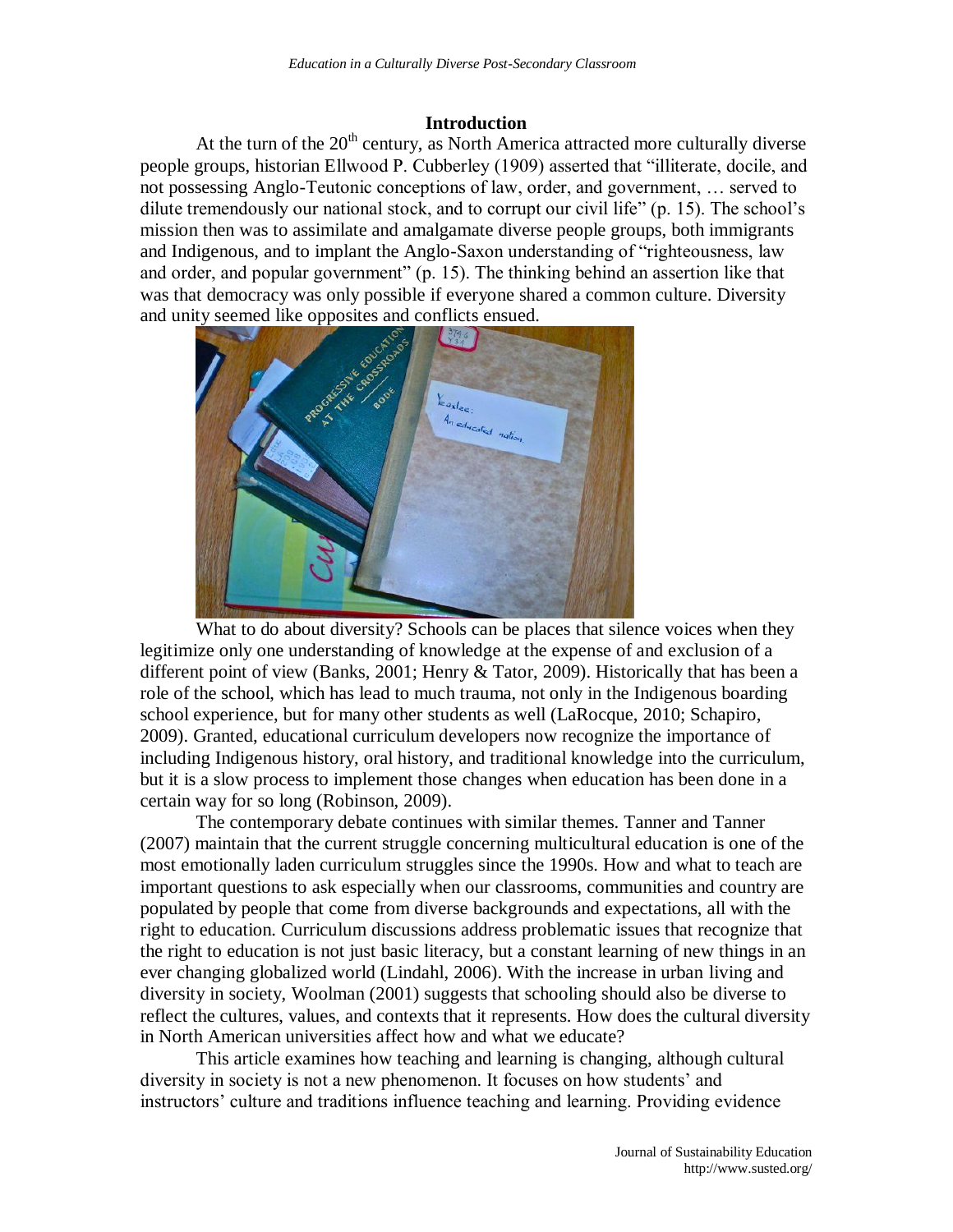from theoretical perspectives this review assesses the need and potential for transformative learning in a culturally diverse post-secondary classroom that is sustainable.

Aronowitz (2000) challenges a society that studies and systematically categorizes the disenfranchised, to go beyond what he calls psychologizing and pathologizing. Rather than a long string of "izings" his challenge is to instead address structural inequalities with that researched knowledge. With that reminder, I realize that I also must tread carefully and gently in my search and structure my inquiry, keeping in mind a theoretical framework that leads to empowerment instead of further disenfranchisement, pathologizing, and otherizing.

## **Theoretical Perspective**

The theoretical framework presented here is based on Mezirow's (1978) theory of transformative learning. Providing evidence from the transformative learning theory this review assesses the need for and the potential applicability of this framework in the culturally diverse post-secondary classroom. Mezirow (1978) says that transformative learning happens when a person is confronted with a situation that challenges tacit assumptions. This experience leads to a period of disorientation, then a questioning and analyzing of presuppositions, which leads to critical reflection and a change or reinforcement in thinking, and eventually a change in action (Mezirow & Associates, 2000). This theory "attempts to describe and analyze how adults learn to make meaning of their experience" (Mezirow, 1991, p. 198). The goal is to help educators implement appropriate strategies for helping adults learn.

Transformative learning recognizes that learning does not happen exclusively in traditional settings, but realizes that alternative languages such as art, music, and dance illustrate other forms of expressing meaning (Mezirow, 1991, 1997, 2003). The learning can happen in both small and big ways that is not necessarily linear, but spiral (Cranton, 2000). Dilemmas can happen by reading new material and by being challenged in social interactions in the classroom or hallway that prompts students to change their thinking about knowledge and learning itself (Shapiro, 2009).



Vol. 7, December 2014 ISSN: 2151-7452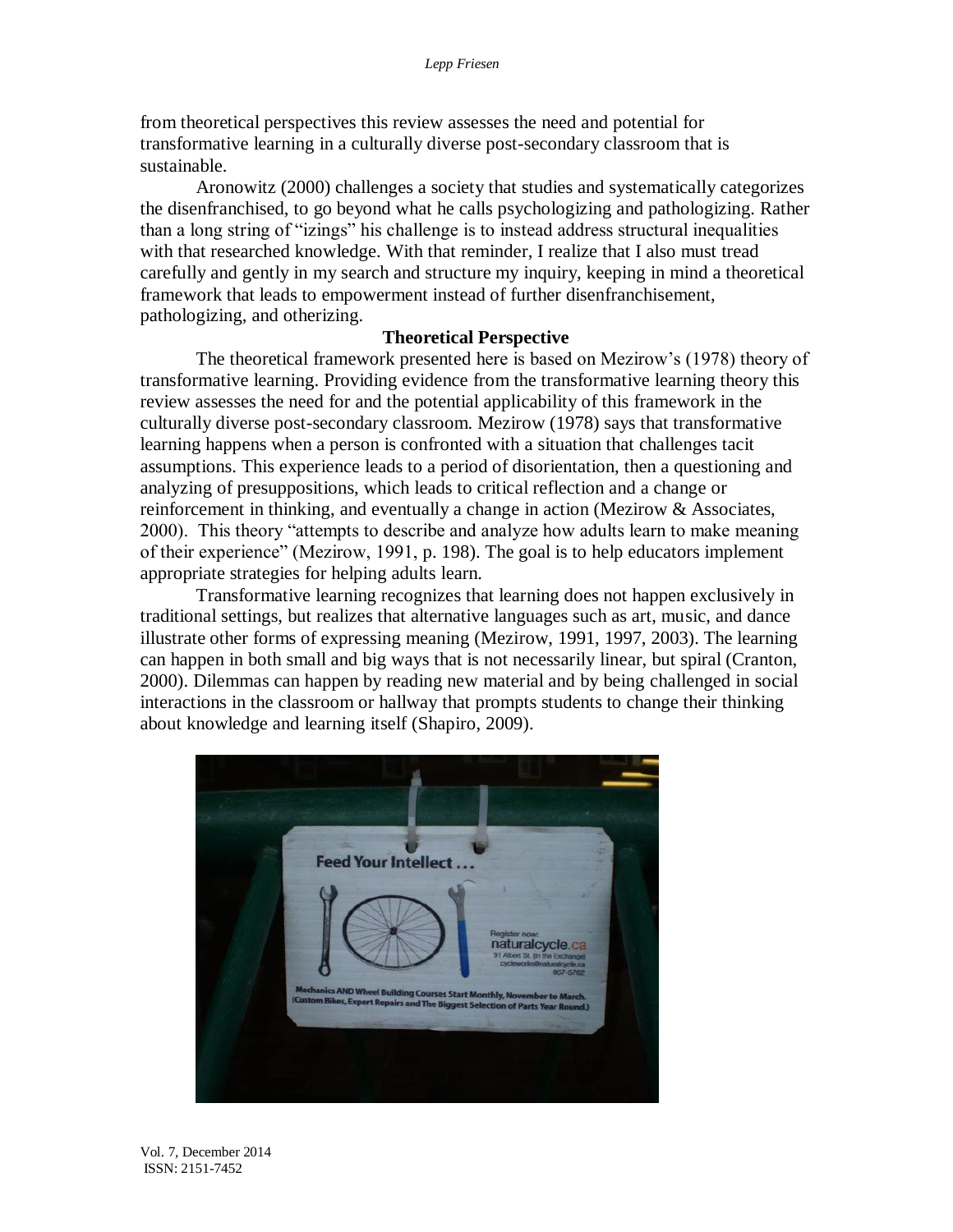Since the premise for transformative learning is the confrontation of tacit assumptions with new ideas, it seems that a culturally diverse class is uniquely positioned to provide a transformative venue, especially when students are indeed given opportunity to engage with diverse ideas, cultures, ideologies, practices, and beliefs in a safe environment that Taylor (2006) talks about. If this interaction and environment offers the potential for self-reflection and change free of judgment and criticism, transformation is possible. When a student in an inclusive welcoming environment struggles with concepts to acquire new insights, that learning is not only transformative, but has the lifelong learning qualities that Lindahl (2006) suggests.

A classroom that promotes an environment such as that takes seriously human rights articles 18 and 19 that say: "Everyone has the right to freedom of thought, conscience and religion. Everyone has the right to freedom of opinion and expression; this right includes freedom to hold opinions without interference." Education with a human rights stance, like transformative learning, is more than "valuing and respecting human rights" but also about encouraging action as a result of a change in perspective (Tibbitts, 2005, p. 107). Students in university classes come from many different cultures and perspectives that all influence the educational experience.

## **How Culture Influences Education**

A question that educators struggle with is how culture impacts teaching in a culturally diverse classroom. One definition of culture is "a system of values, beliefs, and standards that is learned, shared, adapted to particular circumstances, and continually changing" (Au, 1993, p. 92). There is a difference between a culturally diverse class and an ethno sensitive class. A culturally diverse class is one where students and instructors represent a variety of different backgrounds but it does not particularly presume an ethno sensitive environment. An ethno sensitive multicultural class is one that incorporates an intentional focus on ethno sensitivity (Au, 1993; M. Bennett, 1993). Culture is not always obvious, but can be discovered through interactions. All students, but especially international and indigenous students, come with many traditions that are very different than the dominant culture.

The orientation and goals of teachers and wider institutions and their response and practice in culturally diverse classrooms can dramatically impact student experience. Understanding where students come from and the ideology that shapes their thinking can help instructors promote an ethno sensitive environment that makes transformative learning possible. In this section I look at ways in which the culture that students and teachers bring with them influence how and what gets taught. I address issues such as invisible culture, mutual accommodation versus social assimilation, an empowerment versus a deficit approach, gatekeeping measures, language use, vestiges of colonialism, the concept of freedom of expression, and forms of communication. **Invisible Culture**

Culture is not always visible or audible. Erickson (2001) states that "in a sense, everything in education relates to culture - to its acquisition, its transmission, and its invention" (p. 31). Culture becomes habitual he suggests, and mostly invisible like a "primary human toolkit" (p. 32). Educators always address cultural issues whether they are aware of it or not and "white people are just as cultural as are people of color" (Erickson, 2001, p. 33). Another assumption Erickson makes is that "everybody is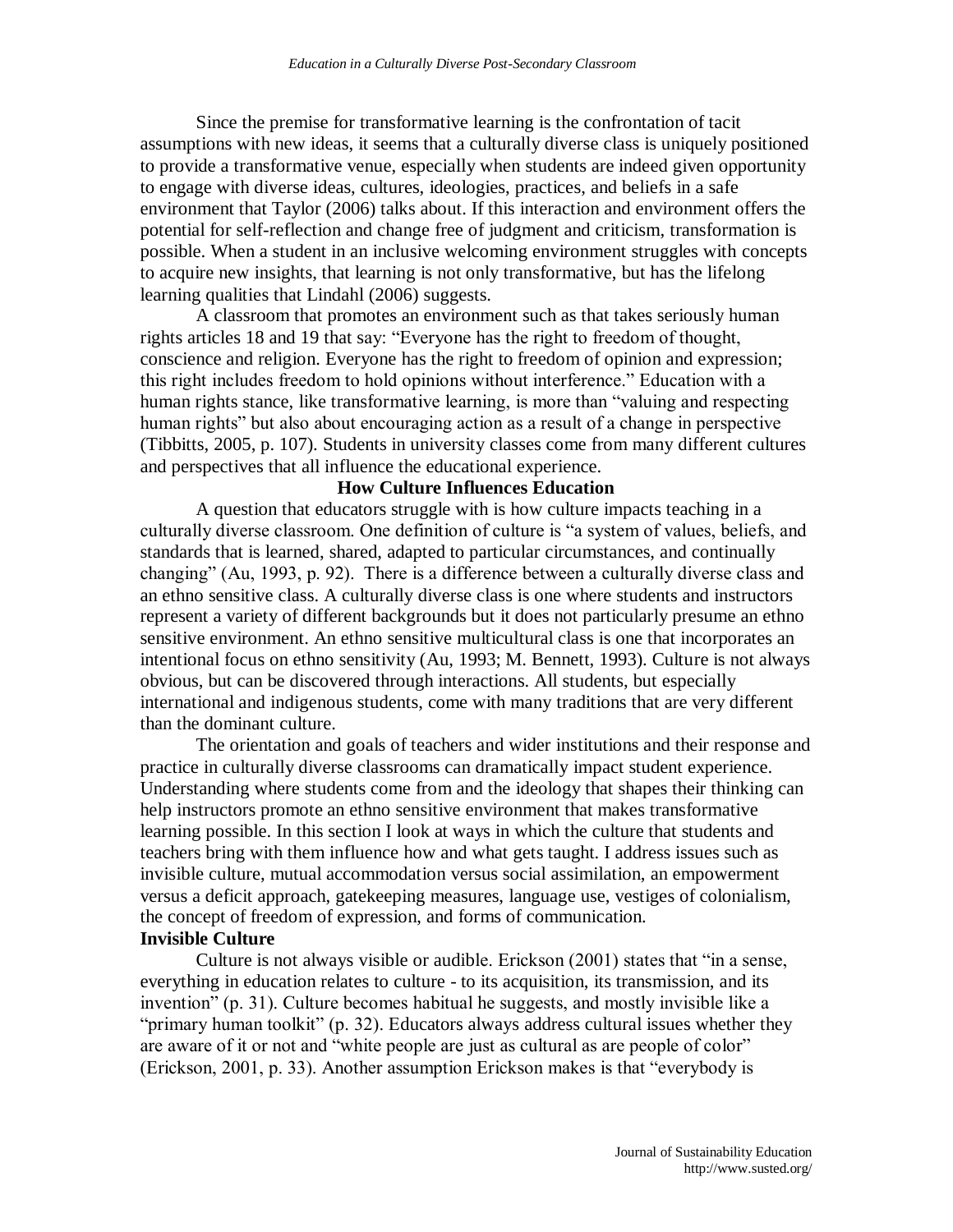multicultural" (p. 33). He says that although people's lives may appear culturally isolated, they still internalize their society's cultural diversity.

Multicultural education often focuses on the visible aspects of culture such as language, dress, food, and religion, all important facets, but only a small part of the wider issue. Many other invisible implicit issues play a role such as how one listens, appropriate topics of conversation, or tone of voice (Erickson, 2001). He goes on to say that if a person is dressed exotically, according to one person's definition of exotic, and speaks English with an accent, according to one person's definition of accent, we do not presume to know how that person thinks or feels, but if a person dresses the same way we do and speaks in the same accent, "we fail to recognize the invisible cultural orientations that differ between us, and a cycle of mutual misattribution can start" (p. 39).



Erickson (2001) maintains that in multicultural curriculum and pedagogy the emphasis is often on the visible aspects of culture at the expense of the implicit. Visible cultural expressions such as clothing, celebrations, and food are often isolated from the ideology and belief systems that accompany the visible aspects. "By treating cultural practices as sets of static facts, we trivialize them in superficiality and we make it seem as if culture were necessarily unchanging" (Erickson, 2001, p. 44). He encourages educators to stress the "variability of culture within social groups" (p. 44) and that these cultures are constantly changing.

Visible cultural differences have been a common explanation for low academic achievement among minorities and working class students when they have been defined as cultural deficiencies (Erickson, 1987, p. 335; Perez & Wiggin, 2009). Labels such as "socially disadvantaged", "intellectually impoverished" and "culturally deprived" are used to describe the reason for school failure (Erickson, 1987, p. 335). He talks about verbal and nonverbal aspects of interaction that cause not only miscommunication in the classroom, but can lead to a professional diagnosis that wrongfully categorizes a student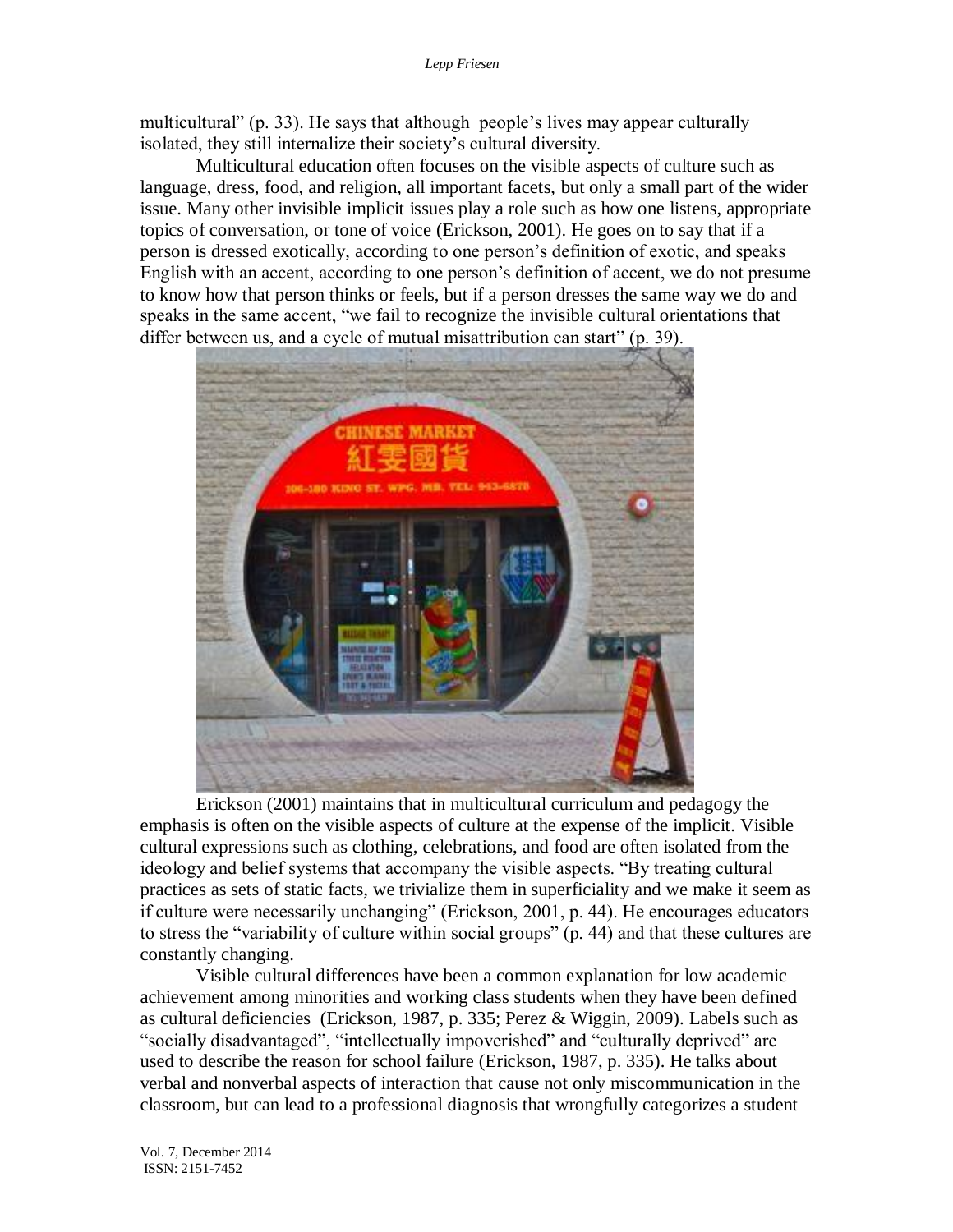as unmotivated, detached or difficult. As students experience recurring failure in their school career, they disengage and alienate themselves from the school. "Consistent patterns of refusal to learn in school can be seen as a form of resistance to a stigmatized ethnic or social class identity that is being assigned by the school" (Erickson, 1987, p. 350). He calls for culturally responsive pedagogy whereby educators transform their routine practice in schools, as well as work towards change in the wider society. This can be done by analyzing "structural conditions by which inequity is reproduced in society" and by working "to change the existing distributions of power and knowledge in our society" (p. 352). It can start by educators promoting a culture of inclusion in the classroom and wider school community, which is addressed in the latter part of this article (Gay, 2000; Henry & Tator, 2009; LaRocque, 2010; Monture, 2009; Perez & Wiggan, 2009).



## **Mutual accommodation versus social assimilation**

Already in 1980, Saunders talked about mutual accommodation rather than social assimilation of minority groups into the dominant culture. Unity or diversity? He suggests that mutual adjustment might be a more apropos term to define the process of acculturation for everyone involved. He maintains that the policies that promote the preservation of racial identity deny "both host and immigrant cultures access to the potential that each has for extending and enriching the other" (Saunders, 1980, p. 33). Ball (2006) also confirms the strong relationship between language, culture and writing. When teachers create a classroom community where students feel safe, feel encouraged to express themselves without fear of making mistakes, and where bridges are made that link home culture with school, students can thrive.

Cultural diversity on university campuses has prompted many debates and discussions on how to teach and learn in this milieu. Similar to Cubberley's thoughts in 1909, William Bennett, United States Secretary of Education in 1986 challenged education to a "back to basics" approach: "we must not abandon the teaching of our American traditions in the name of "globalism" or "multiculturalism." Instead we must be ready to hand these newcomers the instruction manual for our pluralist democracy" (p. 34) which may be merely a pluralist facade. Some of the back to basics tenets of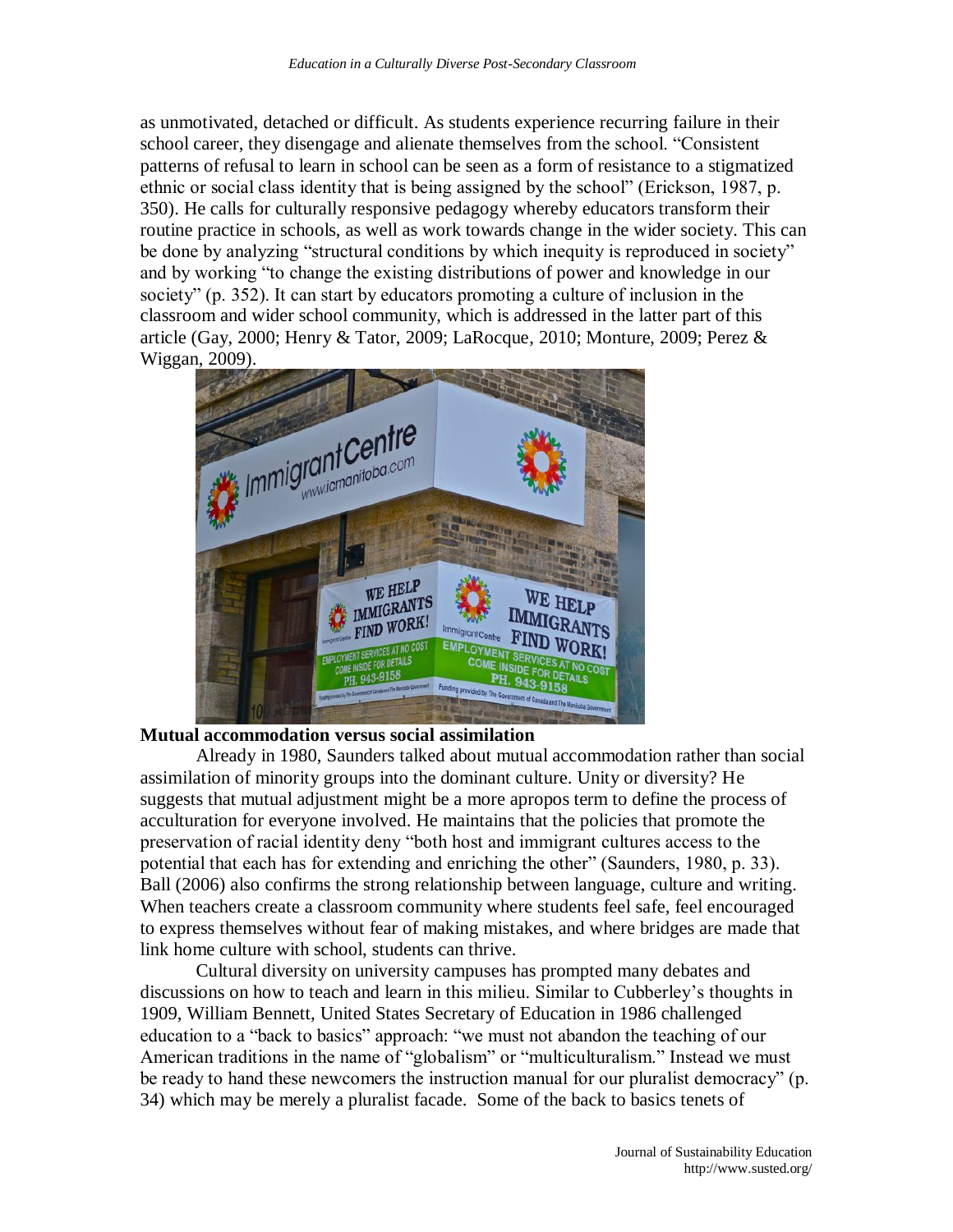education may have value, but the fact is that culturally diverse classrooms around the world are populated with students that represent many different ways of looking at the world and basics have different definitions for different people. Therefore it is imperative that education explores new strategies and approaches to best serve and prepare both a diverse student population and a diverse faculty. It requires new basics, not necessarily in Math or Spelling, but in milieu.

The goal is not only to integrate students and faculty of diverse backgrounds, but to add value for everyone involved, especially for the enriching, expanding, and changing of mainstream thinking (Au, 1993; Henry & Tator, 2006, 2009). Erickson (1987) says that schools need to gain trust from community groups that are culturally alienated. He says that although culturally responsive pedagogy is not the complete solution to minority student success, there is much that educators can do to resolve miscommunication (p. 355).

#### **An empowerment versus a deficit approach**

Cummins' (1986) describes the deficit or disabling approach whereby learners are required to master the mainstream English content and style without any recognition of their own culture and language, as illustrated in William Bennett's (1986) back to the basics and Cubberley's, (1909) assimilationist approach. Teachers perhaps unconsciously and perhaps ignorant of any other pattern, expect students to adopt mainstream educational patterns and styles or norms. This sometimes requires students to give up who they are and repress expressions valued in their culture (Au, 1993; Ball, 2006). Educators that ascribe to the empowerment approach promote an ethno-sensitive culture in their classroom whereby they actively incorporate diverse cultural expression and language use into their program. Instead of seeing minority students as the problem, educators serve as advocates for students (Cummins, 1986; Erickson, 1987). The empowerment approach fosters a human rights environment, implements Mezirow's transformative learning theory, and therefore has the potential to foster student success.

Not only are educators called to an empowerment approach for sound pedagogical reasons, but also because federal guidelines require it. Ball (1995) challenges schools to meet federal nondiscrimination guidelines which stipulate that a school must consider a student's first language even though it is not the mainstream school language and that teachers should find ways to support the learning of all students in a culturally and linguistically diverse class. "In a civilized state" Watson (2007) says, "there should be no need to debate the right to maintain and develop the mother tongue. It is a self-evident, fundamental linguistic human right" (p. 252).

"A long- standing concern has been to develop classroom cultures that promote equity in opportunity and accessibility to learning for individuals across boundaries of class and ethnicity" (Ball, 1995, p. 298). That is easier said than done and actually employing those ideas can be very challenging as Stavenhagen (2008) states. Although people now recognize that social groups have the fundamental human rights "to live by their own culture," this does not mean that they are isolated islands (p. 162).

"Intercultural citizenship" becomes "creative interculturality" which requires dialogue and interaction (Stavenhagen, 2008, p. 162). Through dialogue and interaction in a safe and respectful environment, that creative interculturality can be learned and practiced. **Gatekeeping measures**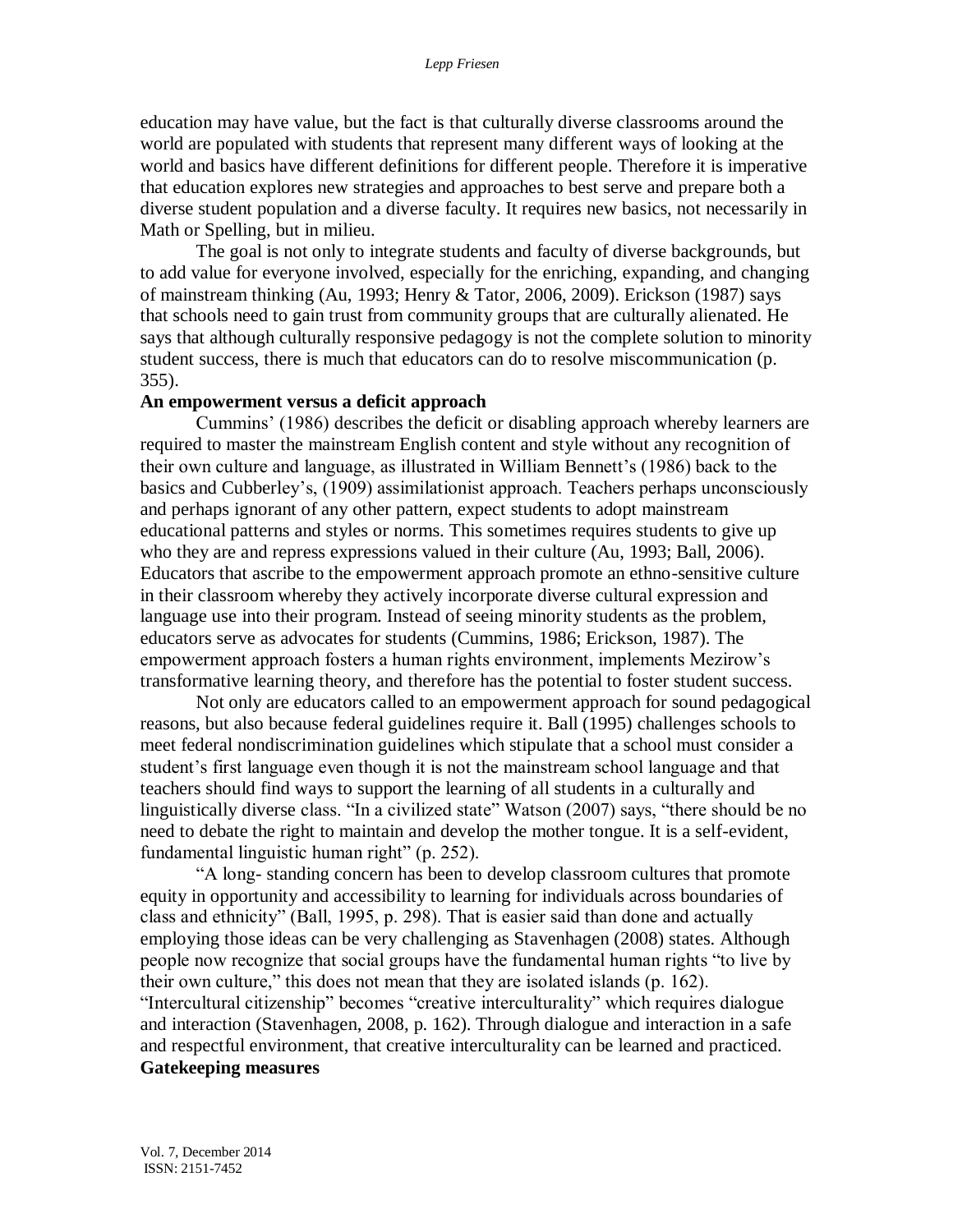Universities have spoken and unspoken gatekeeping measures that welcome some students and disallow others to become part of the system. Educational systems indoctrinate students with a value of certain ways of expressing knowledge and at the same time act as gatekeepers for allowing or disallowing entrance to certain opportunities and privileges that the system deems appropriate. Although streamlining students into vocations based on predetermined qualifications has merit, it could lead to vocations that students do not even want to pursue.

Those gatekeeping measures vary around the world. Donohue's (2002) crosscultural study examines the writing proficiency of incoming university students in France. She finds that the French system is shaped on ideology that focuses on equal opportunity for all, at least until university. The system is highly exam based, hence the structure is rather uniform. Students choose a specialty before completing secondary school and learn to write in that expected style. Therefore when they enter university they have developed a certain level of competency in that discourse with uniform expectations. Standardization driven education is not exclusive to the French system, but is also the norm in the Chinese, German, and British systems (Li, 2002; Foster, 2006; Scott, 2002).



When students come from structurally uniform systems, course selection variety and different teacher and class expectations may cause struggles for those students who are not accustomed to these differences (Foster & Russell, 2002). Universities use tracking systems with established rules and regulations to separate the students that they deem academically successful from those that are not (Foster & Russell, 2002). In China for example, the tracking starts as early as elementary schools by requiring entrance exams (Bahry, Darkhor & Luo, 2009; Li, 2002). The educational system that students come from influences how they learn in post-secondary institutions (Foster & Russell, 2002). Sociologists ascertain that a group strongly shapes and influences the behaviour of individuals where "groups possess a continuity that transcends the lives of individuals" (Banks, 2001, p. 13). Where students come from impacts which doors and gates are open to them in their future.

### **Language capability and usage**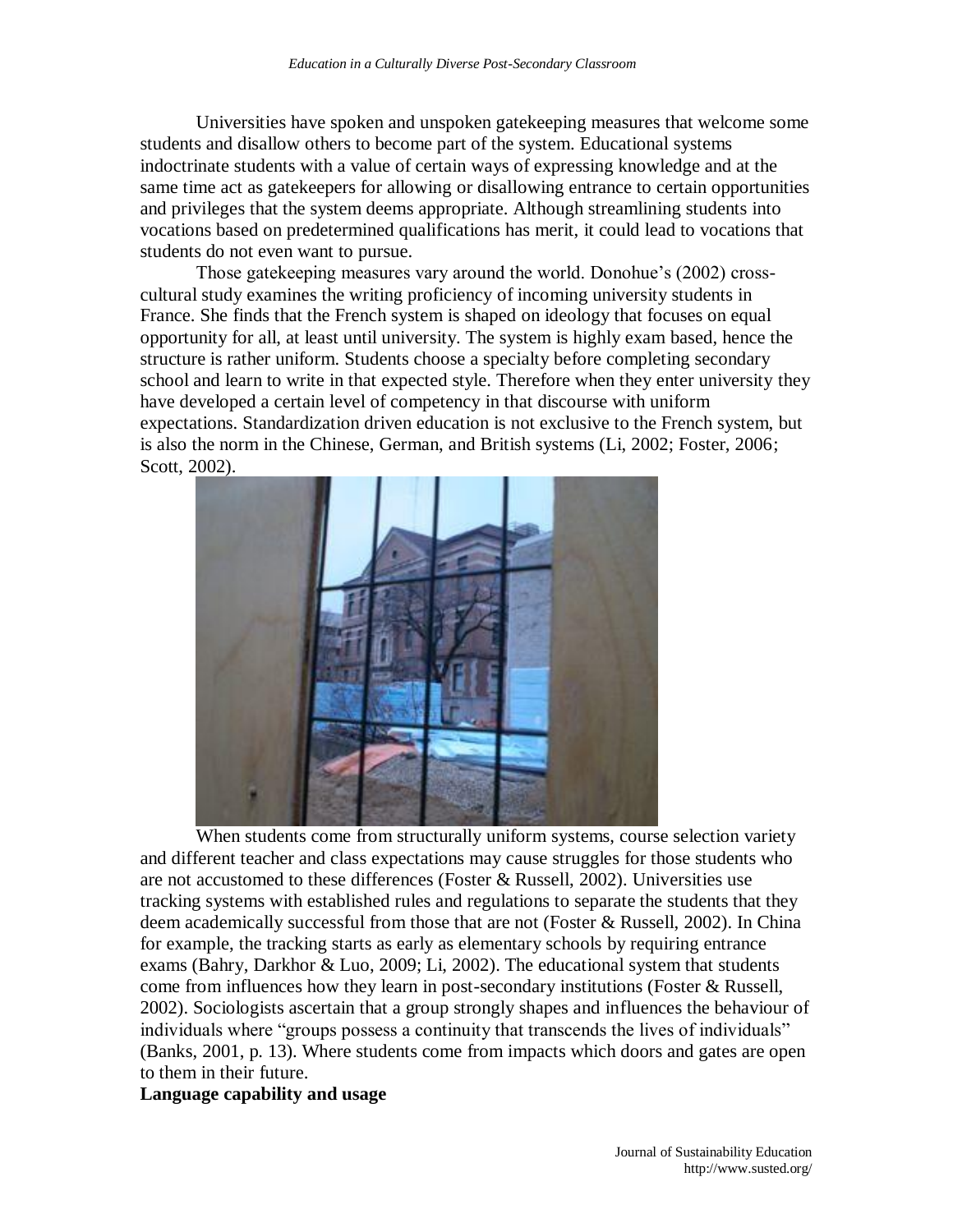In many countries, although the language of instruction is sometimes English, post-secondary students are fluent in another language or languages (Foster, 2006; Muchiri, 2002; Shay *et al.,* 2002). For example, Muchiri says that since Kenyans are fluent in sometimes up to three or four languages, their English proficiency is perhaps not the same as an English only speaker. They may be hesitant to write something in English but are competent to converse about it. Kenyan instructors, both in Kenya and in North American universities have different oral and written skills since their practice has been different (Hutchison, Quach & Wiggan, 2009; Muchiri, 2002). Hence, attitudes toward writing vary from culture to culture Muchiri (2002) claims. Since Kenyan society was traditionally oral, a Kenyan perspective would be that writing is permanent. This can be both good and bad; good when the account is positive but bad when the record is not.

A big problem that this poses for teachers in the Kenyan system is that students assume that what is printed is true and for them to challenge the printed word is contrary to their ideology. A related issue is that when an idea has been committed to print, it belongs in the public domain and accessible to everyone. This leads to what would be considered plagiarism in other circumstances since students do not see it as a necessity to acknowledge sources from what is public property (Muchiri, 2002; Gu & Brooks, 2008). **Vestiges of colonialism** 

Gates, Jr. (1986) says that it was during the age of enlightenment when knowledge was systematized and this led to the ideology of difference and subordination of one group over the other (p. 8). "Colonization colonizes minds and emotions as well as bodies, land, and labor" (Brown, 1993, p. 663). Brown says that settlers blamed intercultural communication challenges on the Native people's inability to speak and "this lack of essential humanity, was then deployed as a justification for domination" (p. 664). Muchiri (2002) ascertains that vestiges of colonialism are difficult to scrub from people's thinking since the English language was the official educational language and hence commanded a more authoritative stance. A problem in the Kenyan system, Muchiri says is the belief that English texts are more valuable and prestigious than texts in the local language, which have subordinate personal uses like writing letters and records (Muchiri, 2002).

On the contrary, in China the flood of foreign ideas and language from the West are seen as tainting the purity of an established literary heritage (Li, 2002). Students embracing new ideas and concepts lack the necessary language skills to express themselves and the product is often a disjointed mixture (Li, 2002). Ideology and resistance to the vestiges of colonialism inform and shape educational administration and practice.

### **Freedom of expression**

Freedom of expression is a Western ideal and a foreign idea for many Aboriginal students and students that come from other countries where challenging texts is not part of their educational tradition (Brayboy, 2005; Li, 2002; Monture, 2009; Muchiri, 2002). In North American universities, where critical thinking and freedom of expression, are supposed to be encouraged, students that are not familiar with the concept nor encouraged to practice it, struggle with knowing how to do it properly. In their home country where they were not encouraged to think critically, to turn around and do so here, seems like a contradictory message.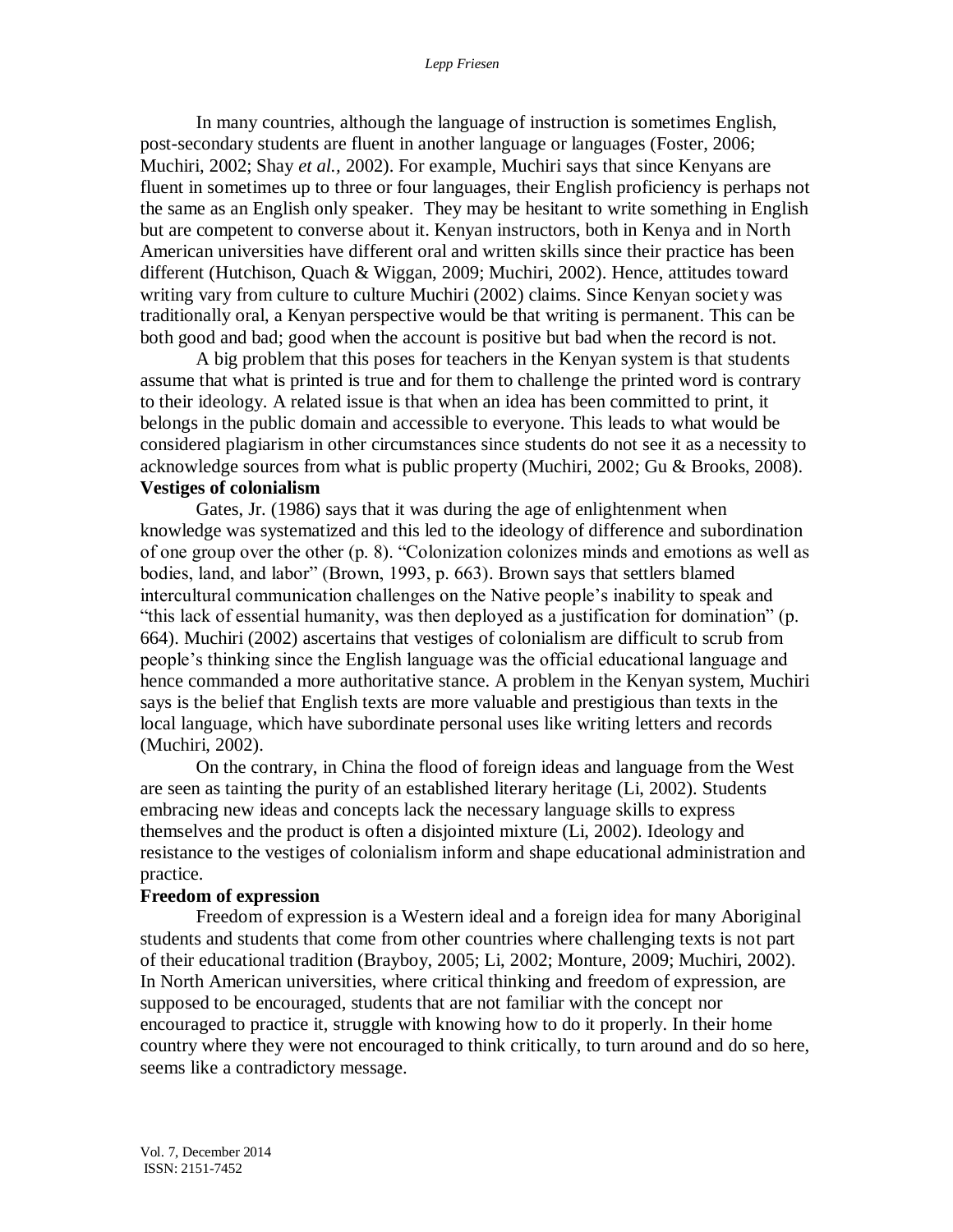Dominant culture tradition often expects students to actively and freely engage in classroom discussion, but this form of communication may be in direct conflict with students' cultural traditions (Brayboy, 2005). In an ethnographic study, Brayboy accompanies two Native American students to their classes at an Ivy League university and learns that how teachers evaluate student participation may be misguided, since how and when students participate is intricately connected to their traditional cultures. To assume that those students that are not actively speaking and participating in class are passive bystanders may be drawing the wrong conclusion and teachers need to be open to other forms of communication (Brayboy, 2005).

Bahry *et al*. (2009) talk about the Chinese Ministry of Education criticizing what they call the "uniformity of knowledge" since China delivers a unified standard curriculum (p. 110). Since geography and context in China vary dramatically, a unified curriculum for the whole country results in students not only failing in the examination based system, but facing difficulty in finding employment because the curriculum is divorced from practical applicability in local settings. Efforts are now being made to adapt the curriculum to recognize locality based cultural diversity "in which all are valued, and none need give up their individual ethnic identity" (Bahry *et al.*, 2009, p. 115). Since freedom of expression for students has not been one of China's trademarks, fortunately curricularists are taking initiative to implement change.

## **Forms of Communication**

Paige (1993) ascertains that "Language is the major mechanism by which culturegroup members communicate and share meaning" (p. 7). Communication challenges are prevalent, stemming from diverse traditions that students bring to the culturally diverse classroom. Often bilingualism has been considered a disadvantage rather than an asset (Muchiri, 2002, p. 259; Perez & Wiggan, 2009). This negative attitude stems from colonial education that claimed that English was the formal language of knowledge. Hence, in many places around the world students were punished for speaking their mother tongue on school property (LaRocque, 2010; Monture, 2009; Muchiri, 2002). LaRocque talks about the difficult relationship Aboriginal writers have had with the English language since it represents "500 years of cultural, linguistic, and political appropriations, exchanges, and confrontations" (p. 19). For colonized people who move from an oral tradition to a written English language, the appropriation seems like a continuation of colonization LaRocque suggests. Although English is the lingua franca, that does not mean that traditions are all the same. Students may all be speaking English, but they come with diverse traditions and expectations.

Another sociolinguistic issue for students that speak more than one language is the concept of code switching, which means that multilingual speakers use more than one language simultaneously to communicate (Muchiri, 2002). In oral communication they switch from one language to another or translate literally from one language to the other, sometimes resulting in miscommunication. If teachers do not know the mother language it can present difficulties in understanding both speech and text. If teachers are properly trained, they learn to identify these kind of issues and can help students resolve them more efficiently (Muchiri, 2002).

### **Reframing the Narratives**

LaRocque (2010) calls for a reframing of the narratives by "challenging Western intellectual conventions with their hegemonic, canonical assumptions of culture and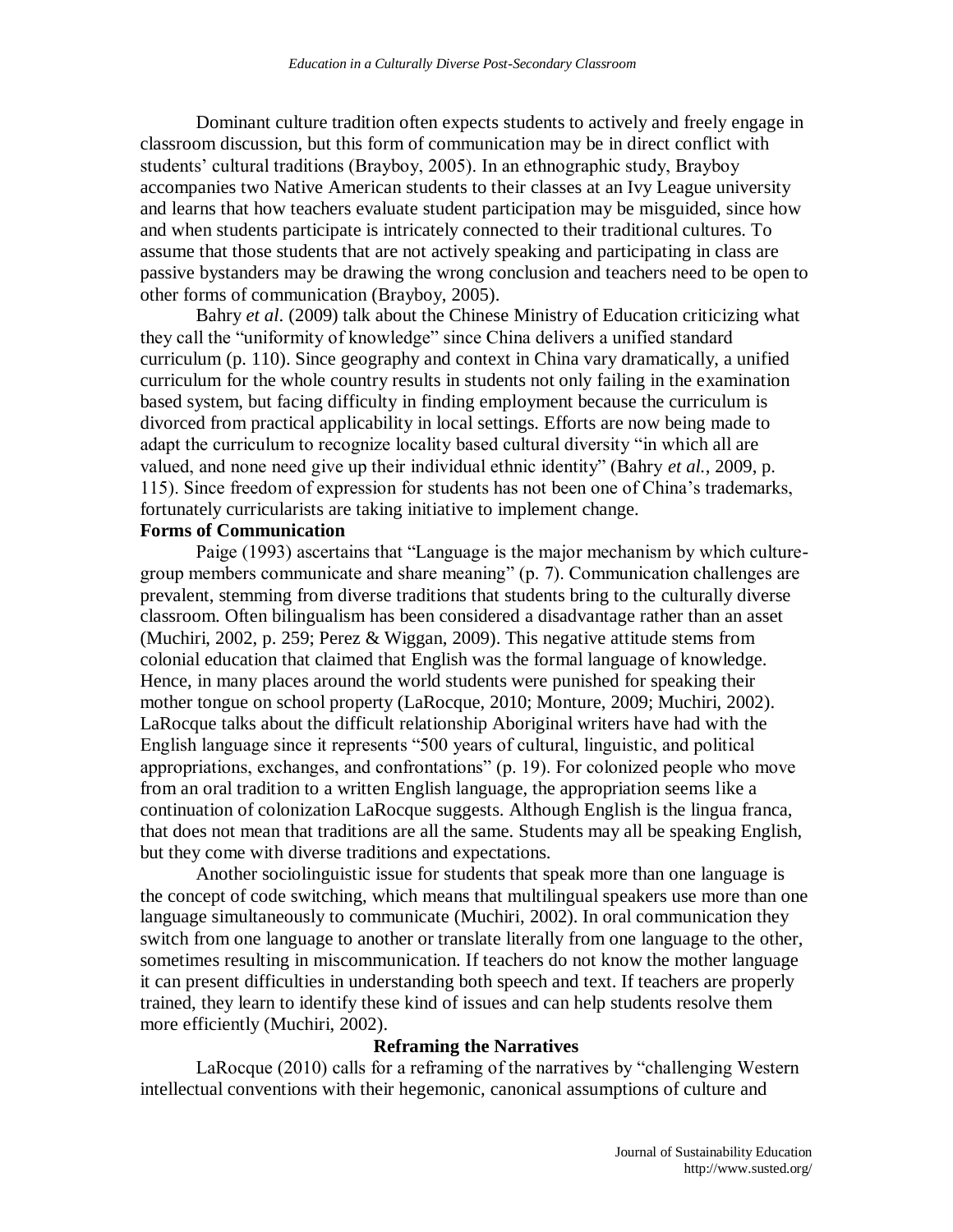knowledge" (p. 13) to establish new traditions. Although frowned upon in intellectual circles today, the tradition of a colonizer mindset is difficult to erase and it surfaces in other ways than acquiring physical territories and enslaving people. LaRocque agrees that "in Canada, racism in textbooks is by no means a thing of the past" (p. 64) and that to this day Aboriginal people continue to be debased and misrepresented both in academia and popular culture. Effects of the dehumanization that the Aboriginal people suffered at the hand of the dominant culture are still present in today's society evidenced by lack of selfconfidence, fear, and doubt (LaRocque, 2010).

Monture (2009) calls for a reframing of narratives as she chronicles her experience as a First Nations woman in a chilly and hostile academic environment. "The consequences for a person who is othered are quite devastating and totally contradictory to a commitment to living one's life in and at peace" (p. 77). White privilege, she says means certain benefits, advantages, and opportunities, whereas racism means detriments, denials, and disadvantages (p. 78). She says it is important to tell stories of tenure wars and address "systematic and structural barriers to building an inclusive, respectful, and peaceful environment for all" (p. 78).

Perez and Wiggan (2009) call for a reframing of narratives that address the issues of Hispanic immigrants. Perez, who grew up in a migrant worker family, was discouraged by her teachers to continue with post-secondary education. Against these odds, she completed not only post-secondary education, but went on to complete her doctorate in Curriculum and Teacher Education at Stanford University where she explored whether classroom status had an impact on the "participation and achievement of minority and low-income students" (Perez & Wiggan, 2009, p. 182). Perez sees it as essential that teachers have confidence in their students' abilities, capitalize on students' bilingualism, and make classroom work relevant by incorporating student experience (p. 196).

In summary how culture, ideology, and traditions are perceived, directly impact the interaction and instruction in culturally diverse classrooms. In an ethno sensitive multicultural class the instructor will promote an environment that allows for a diversity of expressions. Although English is the *lingua franca* on North American university campuses, as well as on many campuses around the world, it does not necessarily mean that the Western model of education is the only one. Many international students come from countries where there is a rich oral tradition and since the university system requires knowledge to be discussed and synthesized through the medium of writing, this puts bilingual and trilingual students that come from an oral tradition at a disadvantage. More research needs to be done to explore diverse ways of expressing knowledge, how to build on the assets that students come with, such as bi and trilingualism, rather than trying to fit them into a prescriptive mold. The next section discusses a transformative model.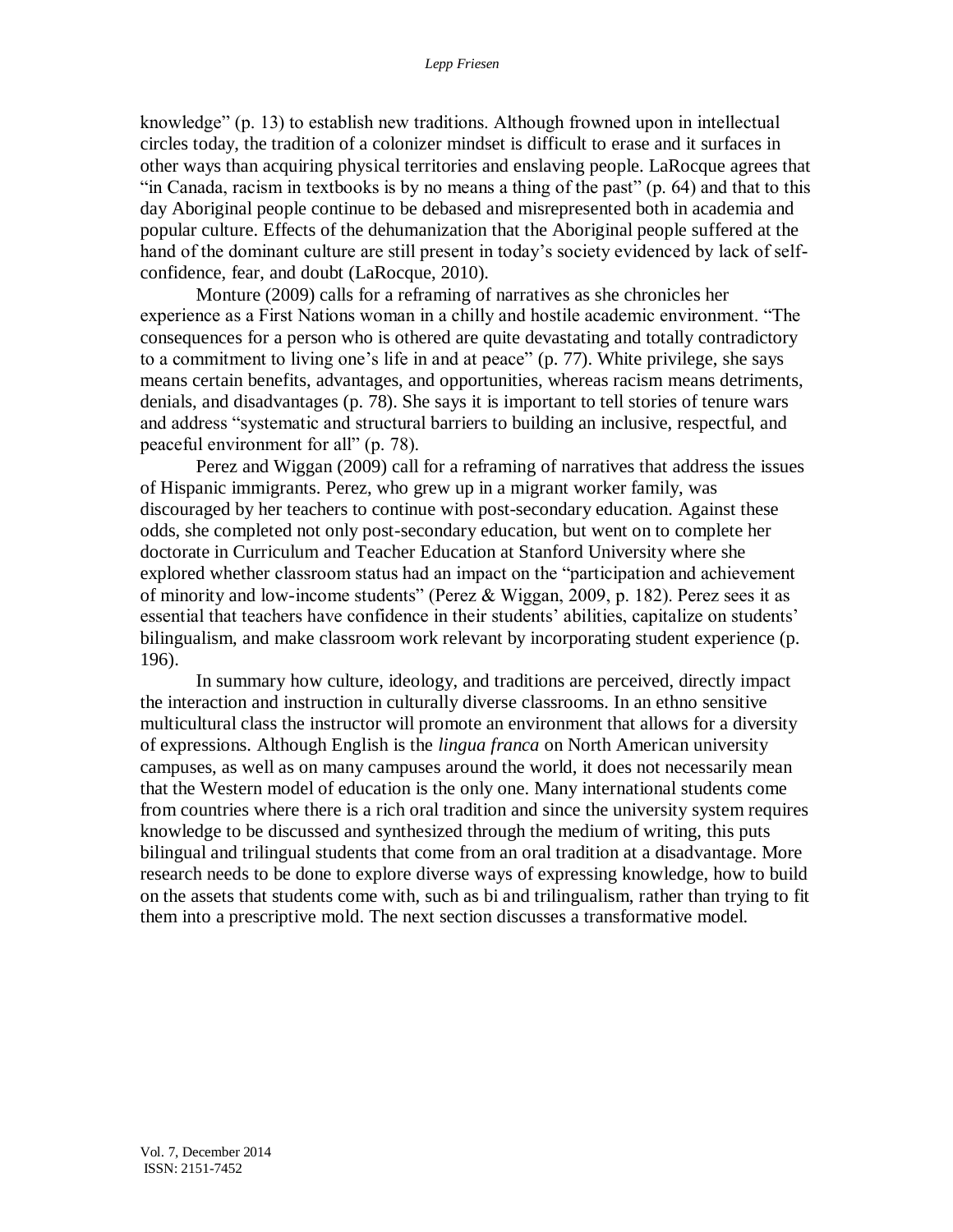| vram<br><b>SHIEL</b><br>Edited by                                                                 |  |
|---------------------------------------------------------------------------------------------------|--|
| EDUCATION for the INTERCULTURAL EXPERIENCE<br>$rac{3}{5000}$<br>PAIGE<br><b>AT LE WITH THE IT</b> |  |
| THE END OF RACE<br>$\overline{a}$<br>14<br>E<br>185.<br>1995<br><b>DINESH D'SOUZA</b>             |  |
| Literacy as Praxis Culture, Language, and Pedagogy                                                |  |
| FEMINISMS AND CRITICAL PEDAGOGY<br>89828                                                          |  |
| Ginoux and<br>McLinew, eds.<br>BETWEEN BORDERS<br>The DISUNITING of AMERI<br>SCIIL<br>1358        |  |
| <b>GASHES</b>                                                                                     |  |

**Culturally sensitive instruction: a transformative model** *Education is the most powerful weapon, which you can choose to change the world.*  Nelson Mandela

At a recent seminar at Tetovo State University in Macedonia, future teachers and social workers examined ethnically integrated education. "The majority of teachers are unprepared to teach children from other ethnic groups," Schustereder (2010) states. A 2009 study of 4,000 secondary teachers showed that "almost half of the teachers tended to make derogatory comments about other ethnic groups in front of their classes" (Schustereder, 2010, p. 1). This shows that ethnically and culturally sensitive pedagogy is important not only in North America, but internationally as well. Transformative learning is a possibility if educators implement the tenets of culturally sensitive teaching that Gay  $(2000)$  suggests.



## **Transformative Potential**

Nagata (2005) talks about the "transformative potential of intercultural" exchange (p. 46). Differences, she says, often illicit conflict, separation, tension, but it does not need to be that way. Differences can be "an invitation to develop higher awareness through intrapersonal and interpersonal work, an opportunity to increase consciousness and enlarge our sense of humanity and personal humanness" (p. 46). Being exposed to a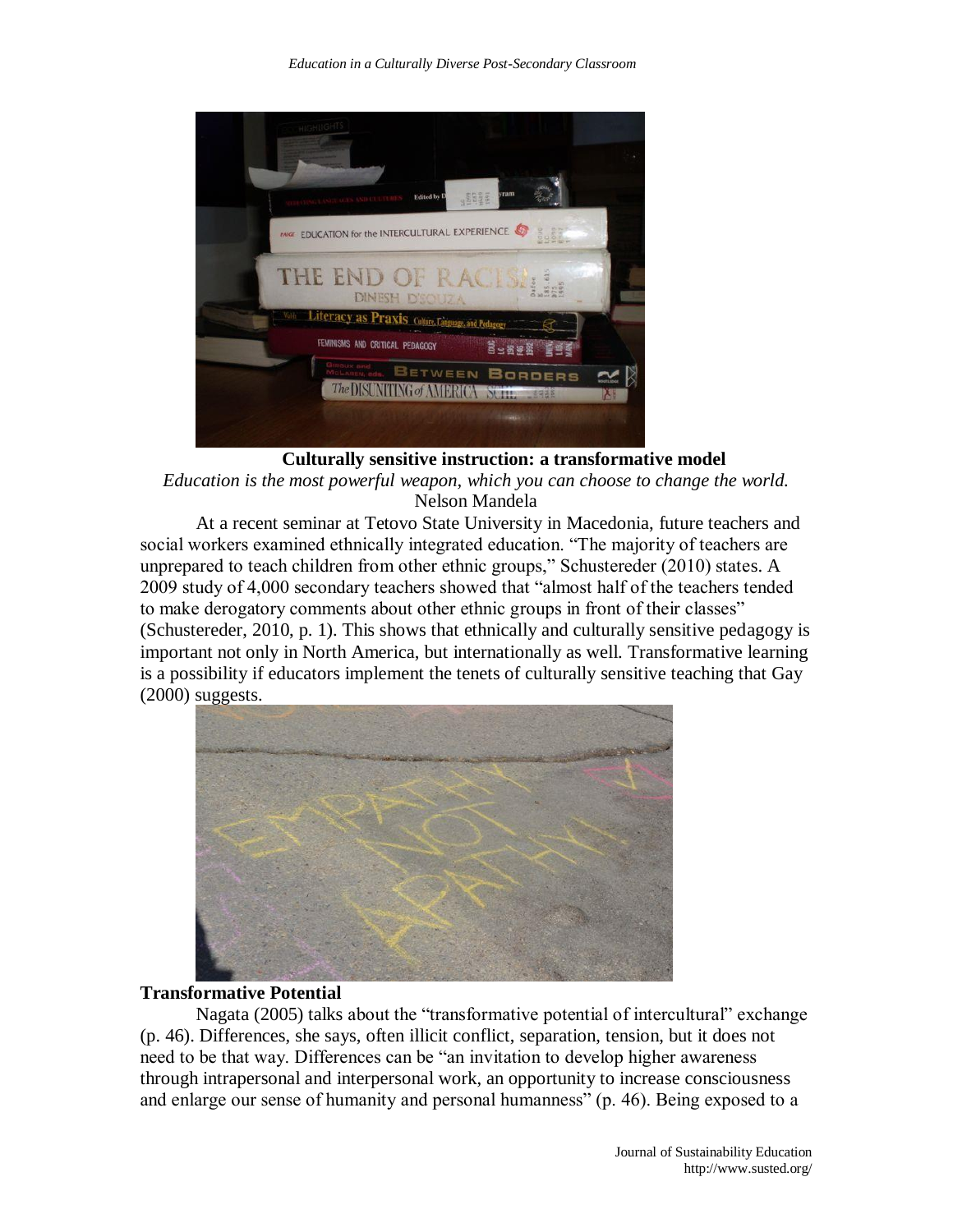different way of perceiving and understanding the world and learning from that interaction has the potential for shaping intercultural competent people that experience what Mezirow calls perspective transformation (Taylor, 1994, p. 155; Teng, 2005). This final section examines the nature of culturally sensitive instruction that provides an environment for learning to be transformative and sustainable. Respect for basic human rights in the classroom provides the groundwork for positive transformative learning (Carter & Osler, 2000). The many ideological factors, kaleidoscopic cultural diversity, and varied traditions that congregate in university classrooms present an exciting opportunity for universal peace building.



## **Characteristics and tenets of culturally sensitive teaching**

Gay (2000) talks about culturally sensitive or culturally responsive instruction as one that incorporates cultural knowledge and previous experiences into the curriculum. It acknowledges that students' learning styles are diverse, which is a strength not a hindrance. Gay (2000) says that research findings indicate that culturally responsive teaching improves student success and highlights the following five characteristics of culturally responsive teaching:

**Comprehensive.** It recognizes that students are not just academic entities, but a fusion of intellectual, social, emotional, and physical facets. Stressing the importance of students' cultural identity and heritage and legitimizing those values in the curriculum, honours students' human dignity, encourages positive self-esteem, and gives students a sense of belonging. When students are held accountable for the larger group like a family, they take ownership of the process (Gay, 2000, p. 30). Gregory & Chapman (2002) ascertain that students cannot learn when they are afraid and that they need intellectual and physical safety to be able to thrive in a classroom.

**Multidimensional.** Instruction is far more than just the content, textbook, and syllabus handed out on the first day. It is the curriculum, learning framework, classroom climate, student-professor relationship, instructional modus operandi, and method of evaluation. It invites student participation in all aspects from planning to evaluating. "To do this kind of teaching well requires tapping into a wide range of cultural knowledge of experiences, contributions, and perspectives" (Gay, 2000, p. 31).

**Empowering.** Culturally responsive instruction empowers students to be "better human beings" and to be successful in their academic endeavours both in the classroom and beyond (Gay, 2000, p. 32). It inspires students to have motivation and it does this by providing appropriate resources, professors being readily available to students, modeling the desired behaviour, and praising both personal and class accomplishments. This student-centred environment encourages students to see that what happens in the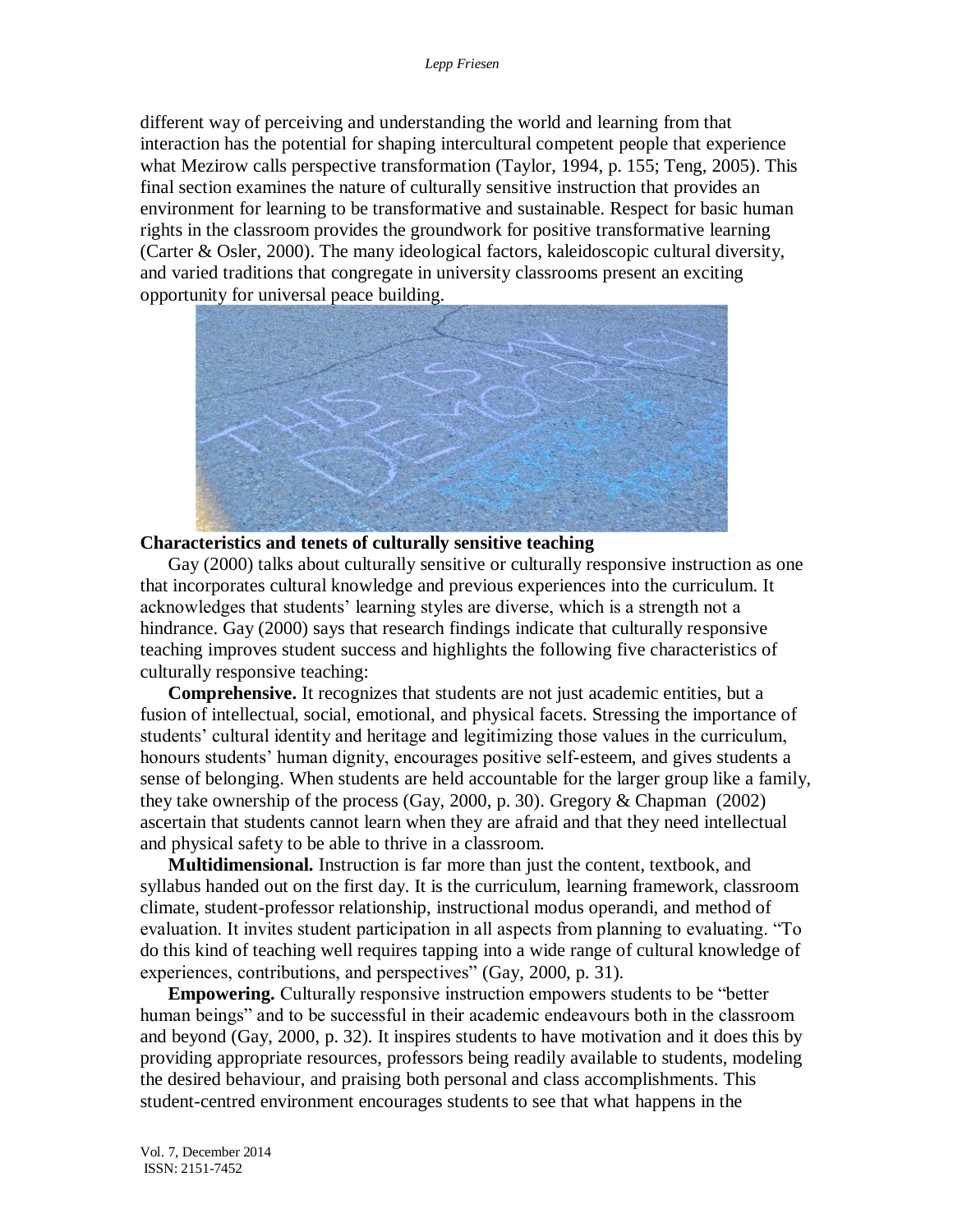classroom is just the beginning. Class acquired skills are meant to be used in everyday real life situations (Gay, 2000; Hicks, 1997; Shor, 1992).

**Transforming.** Culturally responsive instruction respects all students irrespective of race, colour, ethnicity, gender, or orientation. It sees differences as building blocks instead of impediments in the learning process and incorporates the strengths of the various ethnic groups so that the whole class can benefit from defining knowledge in different styles and accents. Education must be transformative to empower disenfranchised groups so that they realize that they have the skills and abilities to influence their surroundings (Au, 2000; Ball, 2006; Cranton, 2002; Gay, 2000; Hicks, 1997; Ilkkaracan & Amado, 2005; Mezirow & Associates, 2000; Shor, 1992).

**Emancipatory.** Emancipatory education generates pride instead of humiliation in one's own cultural heritage as it validates diverse ways of knowing (Barnhardt & Kawagley, 2008; Bloom, 2009; Brayboy, 2005; Gruwell, 1999; LaRocque, 2010). The result is freedom of opinion, thought, conscience, and expression, all basic human rights that everyone should have access to in the university. It challenges oppressive social systems to move from moral exclusion to moral inclusion, which erases the notion of 'other' (Opotow, Gerson, & Woodside, 2005).

Culturally responsive pedagogy establishes a community where everyone feels safe and accepted, where everyone's voice counts, where no one is invisible or isolated, and where students' potentials are unleashed (Davis, 2006; Gregory & Chapman, 2002; Perez & Wiggan, 2009). Culturally responsive pedagogy suggests what Dale (2000) calls a 'globally structured agenda for education paradigm' that cannot be assumed but needs to be demonstrated. His idea of a world curriculum recognizes that for education to be the vehicle for change in a globalized world, it must teach knowledge, skills, and attitude in four basic areas that Lindahl (2006) summarizes as: learning to live together in the global village, learning to know, learning to do, and learning to be (Dale, 2000 as paraphrased by Lindahl, 2006, p. 11).

#### **Conclusion**

Critical thinking skills, self-reflection, ethno sensitivity, transformative emancipation in a human rights model of education are not tenets that can be packaged in standardized packages and marketed in uniform chain educational institutions. Some post-secondary classrooms across North America promote cultural unity that Cubberley (1909) talked about one hundred years ago, while others view diversity as beneficial. Currently the percentage of post-secondary students on North American university campuses that self identify as minority ranges from 25 to 30% (Antonio, 2002; Student demographics: University of Manitoba, 2010; Snyder & Hoffman, 2000) while 88% faculty are white (Carter & Wilson, 1997), which demonstrates the slow progress of diversification in higher education (Antonio, 2002, p. 582). Much work needs to be done to eradicate structural racism, which occurs in "hiring, promotion, governance or research and curriculum and may sustain a biased status quo on campus" (Eisenkraft, 2010, p. 1). The challenge remains for post-secondary institutions to embrace an empowerment approach to diversity, implement the ethno sensitive strategies in classrooms and hallways discussed here, and move toward a transformative learning environment that that is sustainable.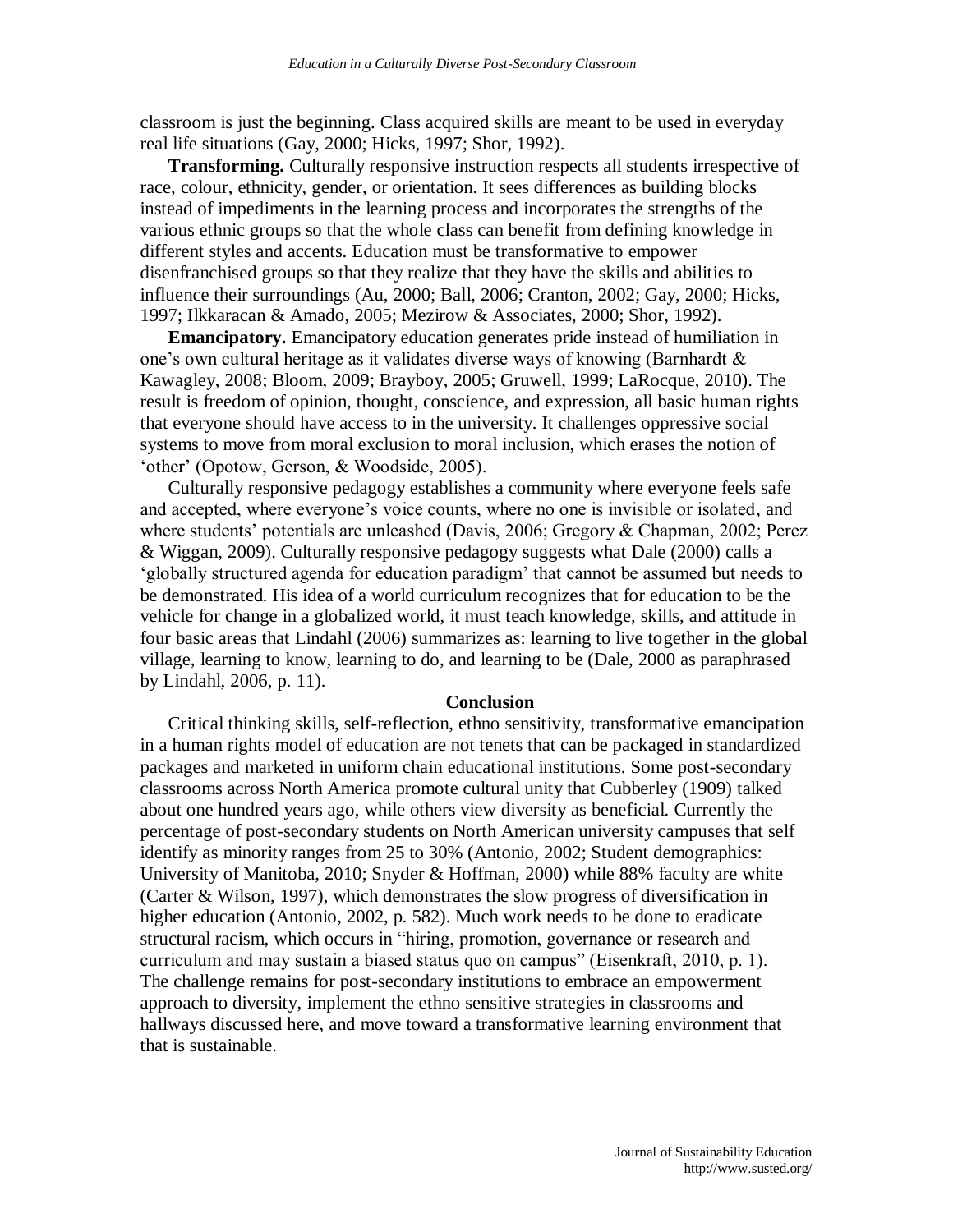## References

- Antonio, A. L. (2002). Faculty of color reconsidered: Reassessing contributions to scholarship. *The Journal of Higher Education*, *73*(5), 582-602. Retrieved from Academic Search Premier database October 13, 2010.
- Aronowitz, S. (2000). *The knowledge factory: Dismantling the corporate university and creating true higher learning*. Boston: Beacon Press.
- Au, K. H. (1993). *Literacy instruction in multicultural settings*. Fort Worth, Texas: Holt, Rhinehart and Winston, Inc.
- Au, K. H. (2000). A Multicultural perspective on policies for improving literacy achievement: Equity and excellence. In M. L. Kamil, P. B. Mosenthal, P. D. Pearson, & R. Barr (Eds.), *Handbook of reading research*, Vol. 3 (pp. 835-847). Mahwah, NJ: Lawrence Erlbaum Associates. Retrieved September 16, 2010, from Questia database: http://www.questia.com/PM.qst?a=o&d=13604399
- Bahry, S., Darkhor, P. & Luo, J. (2009). Educational diversity in China: Responding to globalizing and localizing forces. In G. A.Wiggan & C. B. Hutchison (Eds.), *Global issues in education: Pedagogy, policy, practice, and the minority experience* (pp. 103-129). Toronto: Rowman & Littlefield Education.

Ball, A. F. (1995). Text design patterns in the writing of urban African American students: Teaching to the cultural strengths of students in multicultural settings. *Urban Education*, *30*(3), 253-289. Ball, A. F. (2006). Teaching writing in culturally diverse classrooms. In C. A. MacArthur, S. Graham, & J. Fitzgerald (Eds.), *Handbook of writing research* (pp. 293-310). New York: Guilford Press. Retrieved September 16, 2010, from Questia database:

http://www.questia.com/PM.qst?a=o&d=113675485

- Banks, J. A. (2001). Multicultural education: Characteristics and goals. In J. A. Banks & C. A. McGee Banks (Eds.), *Multicultural education: Issues and perspectives* 4rth Edition (pp. 3-30). New York: John Wiley & Sons, Inc.
- Barnhardt, R., & Kawagley, A. O. (2008). Indigenous knowledge systems and education. In D. L. Coulter & J. R. Wiens (Eds.), *Why do we educate? Renewing the conversation* (pp. 224-241). Malden, MA: Blackwell Publishing.
- Bennett, M. (1993). Towards ethnorelativsim. A developmental model of intercultural sensitivity, In M. Paige (Ed.), *Education for Intercultural Experience* (pp. 21-72). Yarmouth, ME: Intercultural Press.
- Bennett, W. J. (1986). First lessons. A report on elementary education in America. *Department of Education*. Washington, DC: Superintendent of Documents, United States Government Printing Office.
- Brayboy, B. M. J. (2005). Transformational resistance and social justice: American Indians in Ivy League universities. *Anthropology and Education Quarterly*, *36*(3), 193-211.
- Bloom, L. R. (2009). Global perspectives on poverty research for social justice. *International Journal of Qualitative Studies in Education*, *22*(3), 253-261. doi: 10.1080/09518390902835447
- Brown, R. H. (1993). Cultural representation and ideological domination. *Social Forces, 71*(3), 657-676. Retrieved January 14, 2009, from Questia database: <http://www.questia.com/PM.qst?a=o&d=95184691>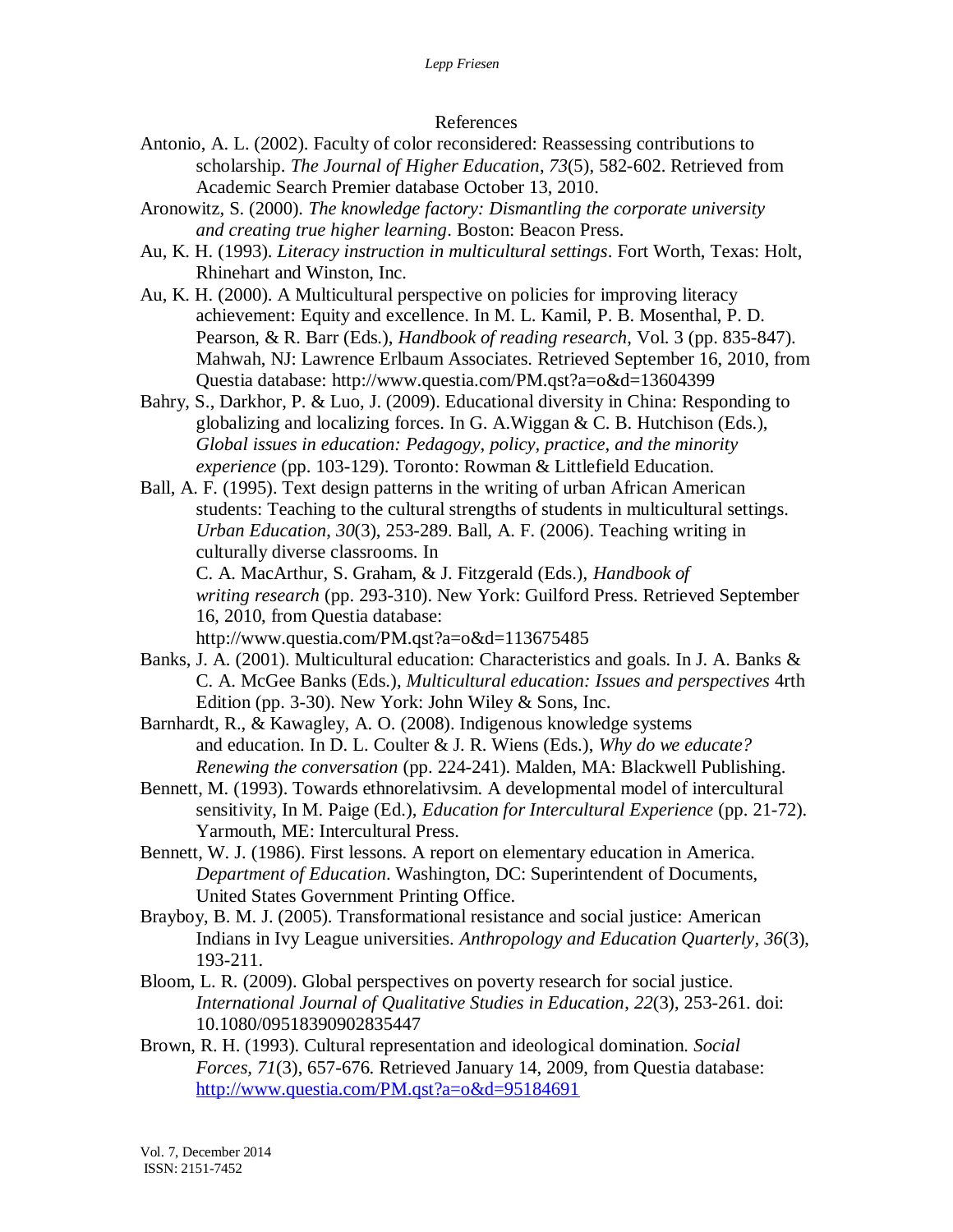- Carter, C. & Osler, A. (2000). Human rights, identities and conflict management: A study of school culture as experienced through classroom relationships. *Cambridge Journal of Education*, *30*(3), 335-356.
- Carter, D. J., & Wilson, R. (1997). *Fifteenth annual status report on minorities in higher education*. Washington, DC: American Council on Education. correct
- Cranton, P. (2000, October). "Individuation and authenticity in transformative learning." Paper presented at the Third International Conference on Transformative Learning. New York: NY.
- Cranton, P. (2002). *Teaching for transformation. New directions for adult and continuing education.* NJ: Wiley Periodicals, Inc.
- Cubberley, E. P. (1909). *Changing conceptions of education*. Boston: Houghton Mifflin.
- Cummins, J. (1986). Empowering minority students: A framework for intervention. *Harvard Educational Review*, *56*(1), 18-36.
- Dale, R. (2000). Globalization and education: demonstrating a 'common world educational culture' or locating a 'globally structured educational agenda'? *Educational Theory*, *50*(4), 419-427. Retrieved from Academic Search Premier database September 28, 2010.
- Davis, B. M. (2006). *How to teach students who don't look like you: Culturally relevant teaching strategies*. Thousand Oaks, CA: Corwin Press.
- Eisenkraft, H. (2010, October 12). Racism in the academy. *University Affairs*. [http://www.universityaffairs.ca/racism-in-the-academy.aspx.](http://www.universityaffairs.ca/racism-in-the-academy.aspx) Retrieved October 13, 2010.
- Erickson, F. (1987). Transformation and school success: The politics and culture of educational achievement. *Anthropology and Education Quarterly*, *18*(4), 335-356.
- Erickson, F. (2001). Culture in society and in educational practices. In J. A. Banks & C. A. McGee Banks (Eds.), *Multicultural education: Issues and perspectives* 4rth Edition (pp. 31-58). New York: John Wiley  $&$  Sons, Inc.
- Foster, D. & Russell, D. R. (Eds.). (2002). *Writing and learning in cross-national perspective*. Urbana Illinois: National Council of Teachers of English.
- Foster, D. (2006). *Writing with authority: Students' roles as writers in cross-national perspective.* Urbana, Illinois: National Council of Teachers of English.
- Gates Jr., H. L. (1986). Writing "race" and the difference it makes. In H. L. Gates Jr. (Ed.), *"Race," writing and difference* (pp. 1-20). Chicago: The University of Chicago Press.
- Gay, G. (2000). *Culturally responsive teaching: Theory, research, & practice*. New York: Teachers College Press.
- Gregory, G. & Chapman, C. (2002). *Differentiated instructional strategies: One size doesn't fit all*. Thousand Oaks, CA: Corwin Press.
- Gruwell, E. (1999). *The freedom writers diary: How a teacher and 150 teens used writing to change themselves and the world around them.* New York: Doubleday.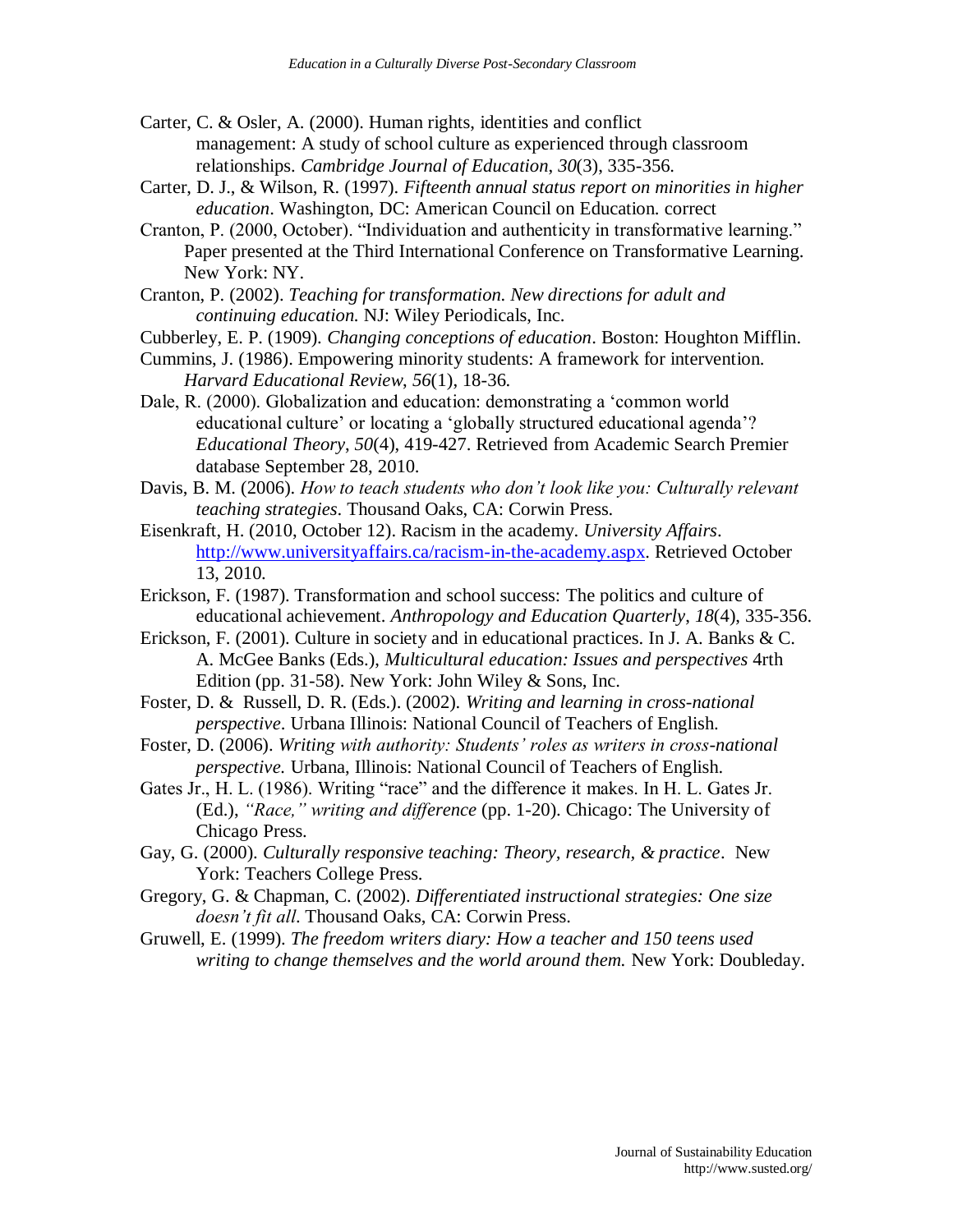- Gu, Q. & Brooks, J. (2008). Beyond the accusation of plagiarism. *Sussex Language Institute*. Nottingham: School of Education University of Nottingham. doi:10.1016/j.system.2008.01.004
- Henry, F. & Tator, C. (2006). *Racial profiling in Canada: Challenging the myth of 'a few bad apples.'* Toronto: University of Toronto Press.
- Henry, F. & Tator, C. (2009). Theoretical perspectives and manifestations of racism in the academy. In F. Henry & C. Tator (Eds.), *Racism in the Canadian university: Demanding social justice, inclusion, and equity* (pp. 22-59)*.* Toronto: University of Toronto Press.
- Hicks, D. (1997). Conflict resolution and human rights education: Broadening the agenda. In G. J. Andreopoulos & R. P. Claude (Eds.), *Human rights education for the twenty-first century* (pp. 80-85). Philadelphia: University of Pennsylvania Press.
- Hutchison, C. B., Quach, L. H. & Wiggan, G. (2009). The interface of global migrations, local English-language learning, and identity transmutations of the immigrant academician. In G. A. Wiggan & C. B. Hutchison (Eds.), *Global issues in education: Pedagogy, policy, practice, and the minority experience* (pp. 167-180)*.* Toronto: Rowman & Littlefield Education.
- Ilkkaracan, P., & Amado, L. (2005). Human rights education as a tool of grassroots organizing and social transformation: A case study from Turkey. *Intercultural Education*, *16*(2), 115-128. doi:10.1080/14675980500133481
- LaRocque, E. (2010). *When the OTHER is me: Native resistance discourse 1850-1990*. Winnipeg: University of Manitoba Press.
- Li, X. (2002). "Track (dis) connecting": Chinese high school and university writing in a time of change. In D. Foster & D. R. Russell (Eds.), *Writing and learning in cross-national perspective* (pp. 49-87). Urbana Illinois: National Council of Teachers of English.
- Lindahl, R. (2006). The right to education in a globalized world. *Journal of Studies in International Education*, *10*(5), 5-26.
- Mezirow, J. (1978). *Education for perspective transformation: Women's reentry programs in community colleges*. New York: Center for Adult Education, Teacher's College, Columbia University.
- Mezirow, J. (1991). *Transformative dimensions of adult learning*. San Francisco: Jossey-Bass.
- Mezirow, J. (1997). Transformative learning: Theory to practice. *New Directions for Adult and Continuing Education*, 5-12. doi: 10.1002/ace.7401
- Mezirow, J. (1998). On critical reflection. *Adult Education Quarterly*, *48*(3), 185-198. doi: 10.1177/074171369804800305
- Mezirow, J., & Associates. (2000). *Learning as transformation: critical perspectives on a theory*. San Francisco: Jossey-Bass.
- Mezirow, J. (2003). Transformative learning as discourse. *Journal of Transformative Education*, 1, 58-63. doi:10.1177/1541344603252172
- Monture, P. (2009). 'Doing academia differently': Confronting 'whiteness' in the university. In F. Henry & C. Tator (Eds.), *Racism in the Canadian university: demanding social justice, inclusion, and equity* (pp. 76-105). Toronto: University of Toronto Press.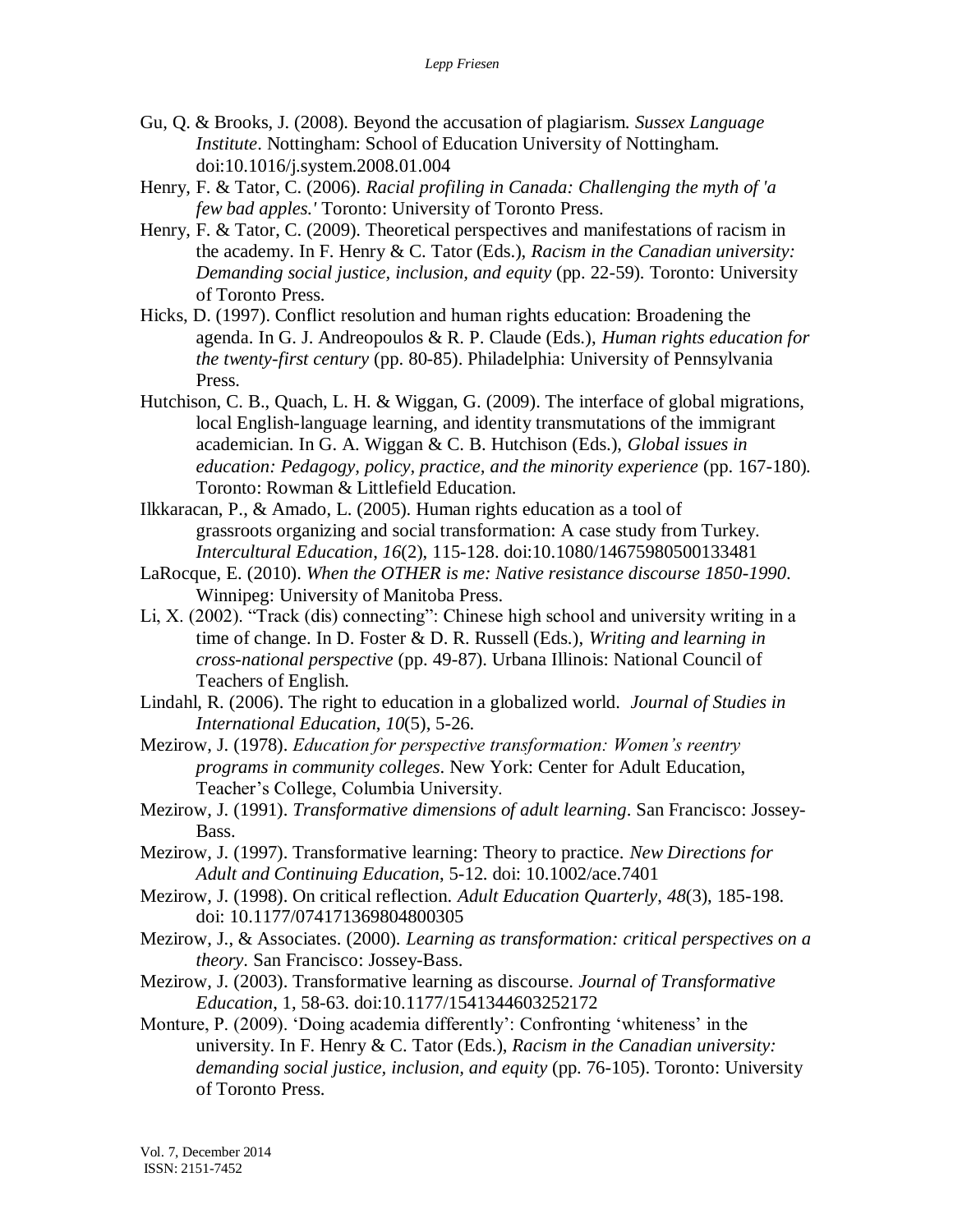- Muchiri, M. N. (2002). An academic writer in Kenya: The transition from secondary school to university. In D. Foster & D. R. Russell (Eds.), *Writing and learning in cross-national perspective* (pp. 242-271). Urbana Illinois: National Council of Teachers of English.
- Nagata, A. L. (2005). Transformative learning in intercultural education. *Intercultural Communication Review*, 39-60.
- http://humiliationstudies.org/documents/NagataTransformativeLearning.pdf Opotow, S., Gerson, J., & Woodside, S. (2005). From moral exclusion to moral inclusion: Theory for teaching peace. *Theory Into Practice*, *44*(4), 303-318. doi:10.1207/s15430421tip4404\_4.
- Paige, R. M. (1993a). On the nature of intercultural experiences and intercultural education. In R. M. Paige (Ed.), *Education for the intercultural experience* (pp. 1- 18). Maine: Intercultural Press, Inc.
- Perez, T. & Wiggan, G. A. (2009). Globalization and linguistic migrations: Missed opportunities and the challenges of bilingual education in the United States. In G. A. Wiggan & C. B. Hutchison (Eds.), *Global issues in education: Pedagogy, policy, practice, and the minority experience* (pp. 181-198)*.* Toronto: Rowman & Littlefield Education.
- Robinson, S. (2009). Literacy lives here: Using video and dialogue to promote and celebrate adult and literacy education in the Canadian Western Arctic. In P. Cranton & L. M. English (Eds.), *Reaching out across the border: Canadian perspectives in adult education* (pp.15-23). San Francisco: Jossey-Bass.
- Saunders, M. (1980). The school curriculum for ethnic minority pupils: A contribution to a debate. *International Review of Education*, *26*(1), 31-47, doi:10.1007/BF01421101
- Schapiro, S. A. (2009). A crucible for transformation: The alchemy of student-centered education for adults at midlife. In B. Fisher-Yoshida, K. D. Geller & S. A. Schapiro (Eds.), *Innovations in transformative learning: Space, culture, & the arts* (pp. 87-109). New York: Peter Lang.
- Schustereder, J. (2010, November 1). *A simple equation: Learning to teach in a multiethnic environment.* The Organization for Security and Co-operation in Europe Press Release.
- Scott, M. (2002). Cracking the codes anew: Writing about literature in England. In D. Foster & D. R. Russell (Eds.), *Writing and learning in cross-national perspective* (pp. 88-133). Urbana Illinois: National Council of Teachers of English.
- Shor, I. (1992). *Empowering Education: Critical teaching for social change.* Chicago: The University of Chicago Press.
- Snyder, T. D., & Hoffman, C. M. (2000). *Digest of education statistics 1999*. NCES 2000-031. Washington DC: National Center for Education Statistics. U.S. Department of Education.
- Student Demographics<http://umanitoba.ca/admin/oia/publications/index.html> Retrieved November 10, 2010.
- Stavenhagen, R. (2008). Building intercultural citizenship through education: A human rights approach. *European Journal of Education*, *43*(2), 161-179. doi:10.1111/j.1465-3435.2008.00345.x.